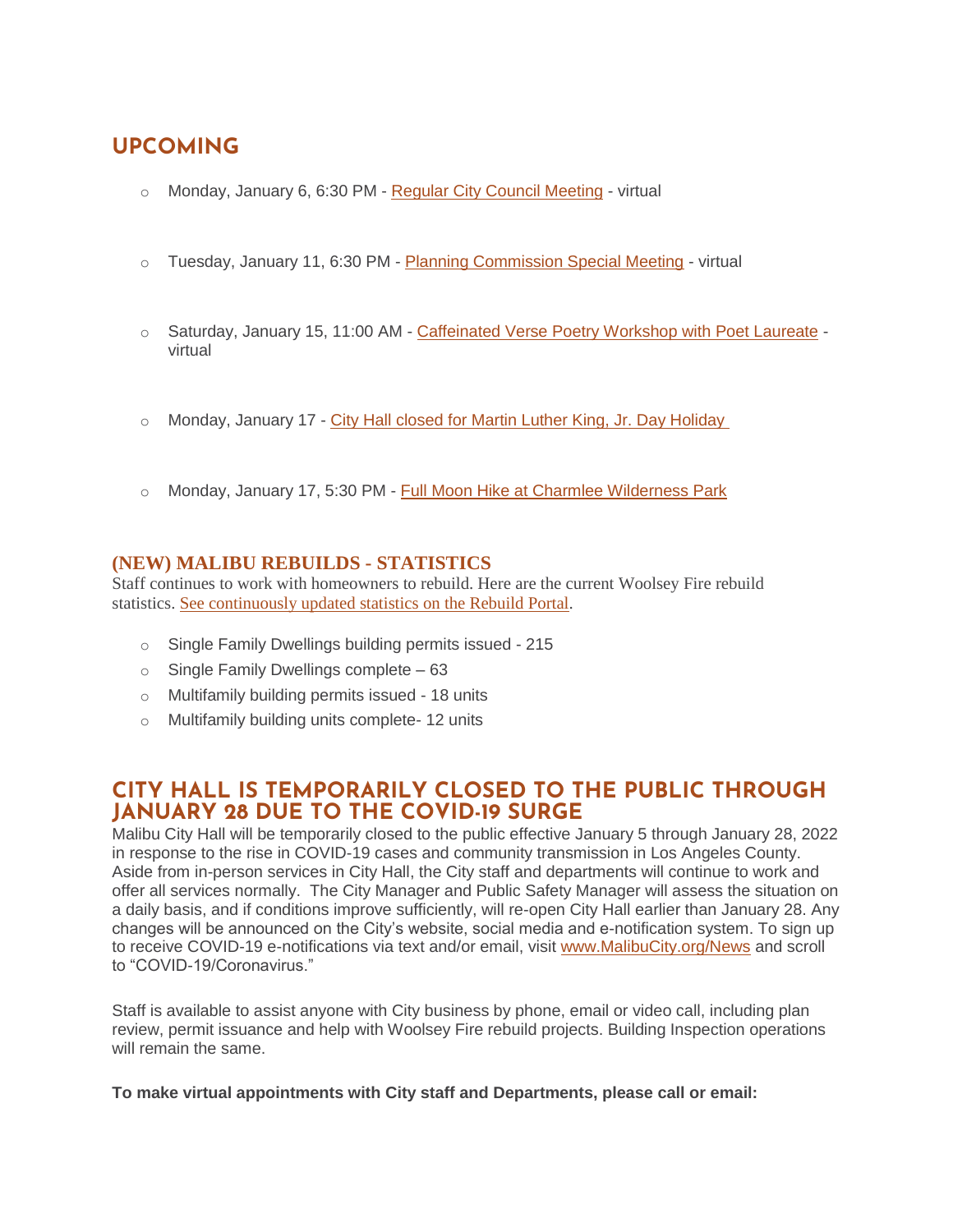- o Building Safety Department (including Environmental Health, Coastal Engineering and Geotechnical Engineering): Call 310-456-2489, ext. 390. Email [mbuilding@malibucity.org.](mailto:mbuilding@malibucity.org)
- o Planning Department: Call 310-456-2489, ext. 485. Email [mplanning@malibucity.org.](mailto:mplanning@malibucity.org)
- o Public Works Department: Call 310-456-2489, ext. 391 . Email [mpublicworks@malibucity.org.](mailto:mpublicworks@malibucity.org)
- o All other City business: 310-456-2489, ext. 392. Email [info@malibucity.org.](mailto:info@malibucity.org)

All Brown Act public meetings including City Council and Commissions will continue virtually as scheduled. The Senior Center is closed, but Senior Center staff are available to assist any seniors in the community that need help and the Dial-A-Ride program will continue to operate. For assistance, call the Senior Center at 310-456-2489, ext. 357.

### **MALIBU REBUILDS - PLANNING CONSULTATIONS AND REBUILD RESOURCES**

The Fire Rebuild team is available Monday through Friday at City Hall for complimentary oneon-one consultations about any fire rebuild project. Contact Aakash Shah

at [ashah@malibucity.org](mailto:ashah@malibucity.org) to set an appointment for phone or online meeting. For ideas about how to get started with your project, as well as numerous handouts, forms and resources, visit the Rebuild [webpage.](https://www.malibucity.org/901/Malibu-Rebuilds)

# **(NEW) COVID-19 RESPONSE UPDATE**

City staff continues to monitor and respond to the pandemic by participating in regular briefings and conference calls wi th partner agencies and issuing alerts and notifications regarding changes to the situation. On January 6, Los Angeles County Department of Public Health (LADPH) confirmed 30 new deaths and 37,215 new cases. Other key updates from [the County's COVID-19](http://publichealth.lacounty.gov/media/coronavirus/data/index.htm)  [Dashboard](http://publichealth.lacounty.gov/media/coronavirus/data/index.htm) as of January 6, 2022 include the following:

- $\circ$  1203 confirmed positive cases and 13 deaths in the City of Malibu to date
- $\circ$  1,806,828 confirmed cases and 27,698 deaths in LA County to date
- $\circ$  2.240 current hospitalizations in LA County, an increase of 1,499 since December 20

#### **(NEW) COMMUNITY VOLUNTEERS NEEDED IN MALIBU FOR THE 2022 LA COUNTY HOMELESS COUNT, JANUARY 26**

Malibu community members are invited to volunteer to join the annual Homeless Count taking place in Malibu on January 26, 2022 when thousands of volunteers will help the Los Angeles Homeless Services Authority to conduct the annual street count of County of Los Angeles's homeless population. Learn more or sign up to volunteer at [TheyCountWillYou.org.](https://www.theycountwillyou.org/) Volunteers under 16 years of age must be accompanied by a parent or guardian. For more information, contact Public Safety Liaison Luis Flores at *[LFlores@MalibuCity.org](mailto:LFlores@MalibuCity.org)* or 310-456-2489, ext. 236.

# **PSPS POWER OUTAGE PREPAREDNESS TRAINING FOR SENIORS AND AT-RISK ADULTS, JANUARY 13**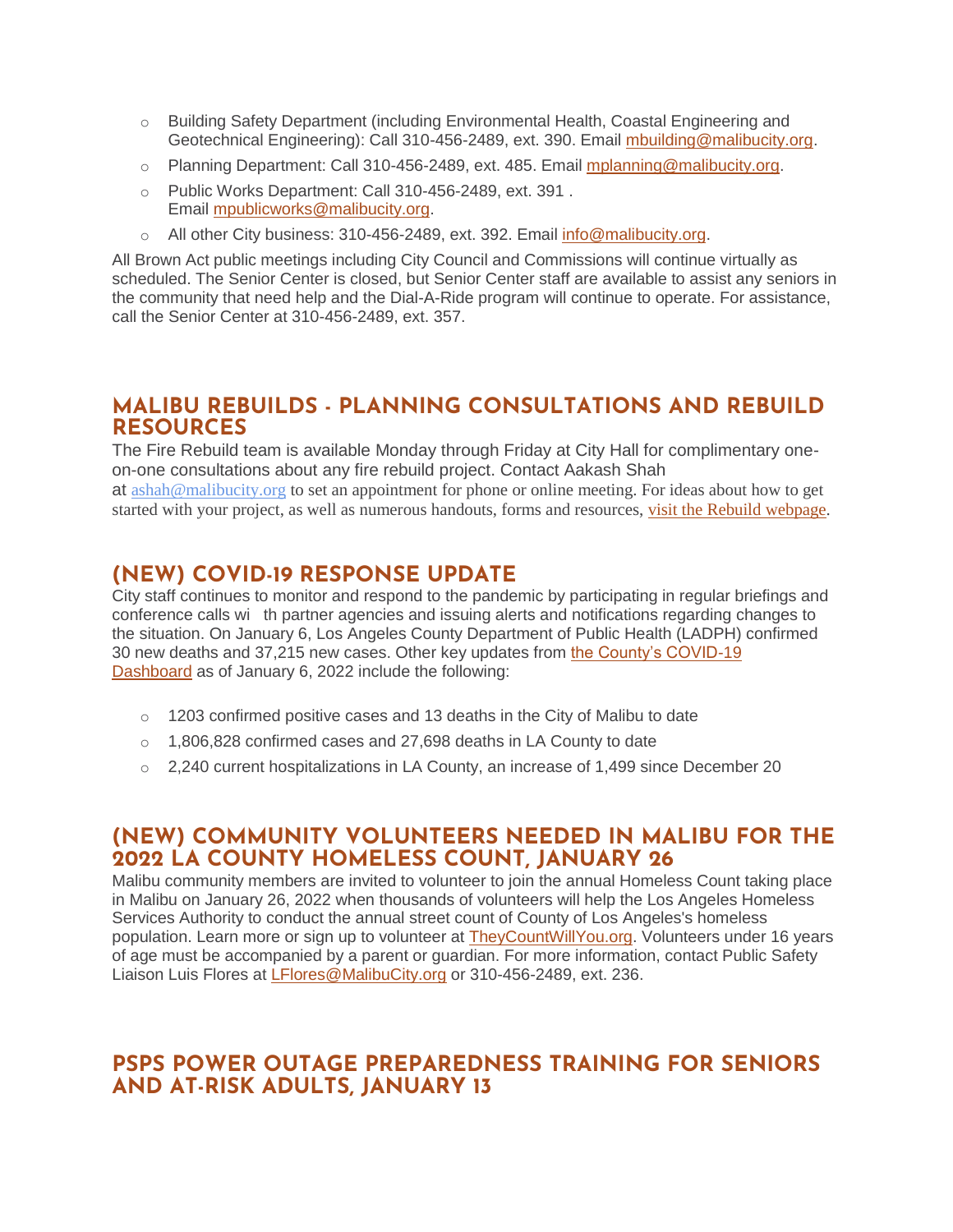The City will provide free virtual trainings to help seniors and at-risk adults be prepared for Public Safety Power Shutoffs (PSPS) on Thursday, January 13, 2022 at 3:30 PM. A free backup battery is available to participating Malibu residents who complete the training, a quiz and provide a copy of their photo ID. Limit one per household. The training is open to all, but the backup batteries are available only to residents who live within city limits. [RSVP online for this free virtual training.](http://malibusafety.eventbrite.com/) If you have any questions or would like to schedule training for you neighborhood or community group, please email [publicsafety@malibucity.org.](mailto:publicsafety@malibucity.org)

## **SCHEDULE YOUR HOME WILDFIRE HARDENING ASSESSMENT**

The City continues to offer its no-cost Home Ignition Zone Assessment Program for homeowners. The Fire Liaisons will visit your home and give you a checklist of simple, often inexpensive steps you can take to harden your home against flying embers, a major cause of homes igniting during winddriven wildfires like the Woolsey Fire. To schedule an appointment or for help with wildfire preparedness, email [Firesafety@malibucity.org](mailto:Firesafety@malibucity.org) or call 310-456-2489, ext. 387 or [visit the Fire Safety](https://www.malibucity.org/firesafety)  [webpage.](https://www.malibucity.org/firesafety)

### **(NEW) MALIBU COUNTRY INN PROJECT PUBLIC HEARING JANUARY 24**

On Monday, January 24, 2022, the City Council will hold a virtual public hearing on the Malibu Country Inn entitlements and code amendments as well as the Planning Commission's recommendation for the project. Should the City Council approve the project, the Local Coastal Program (LCP) amendment will be submitted to the California Coastal Commission for certification review. The project will not be effective until the LCP amendment is certified by the Coastal Commission. The staff report, viewing and commenting instructions will be posted prior to the meeting [on the website.](http://www.malibucity.org/virtualmeeting) For more information about the project, [visit the webpage.](https://www.malibucity.org/1093/Malibu-Country-Inn)

# **(NEW) NEW FORMAT FOR SPECIAL EVENTS REPORT**

There are currently no permitted upcoming events. The City of Malibu Planning Department posts a [weekly report of approved event permits on the website.](https://www.malibucity.org/DocumentCenter/View/24661/Permitted-Events) In order for members of the public to be informed of pending event permit applications and to provide an additional opportunity for public input, the City has changed the Event Permit Report format to include all event permit applications deemed complete for review for consistency and compliance with the requirements of the Malibu Municipal Code and the Planning Director's action on each application. The updated Event Permit Report has been posted to the City's website. To sign up to receive an email or text message when an updated Event Permit Report is posted, [visit the e-notifications page](https://www.malibucity.org/news) (scroll down to the "Special Event Permit Report" category).

### **SHORT-TERM RENTAL PERMIT PROGRAM LIMITATIONS IN EFFECT JANUARY 15**

STR Permits are issued for one year from the date of issuance and must be renewed annually. As the City enters the second year of Short-Term Rental (STR) Permit Program, property owners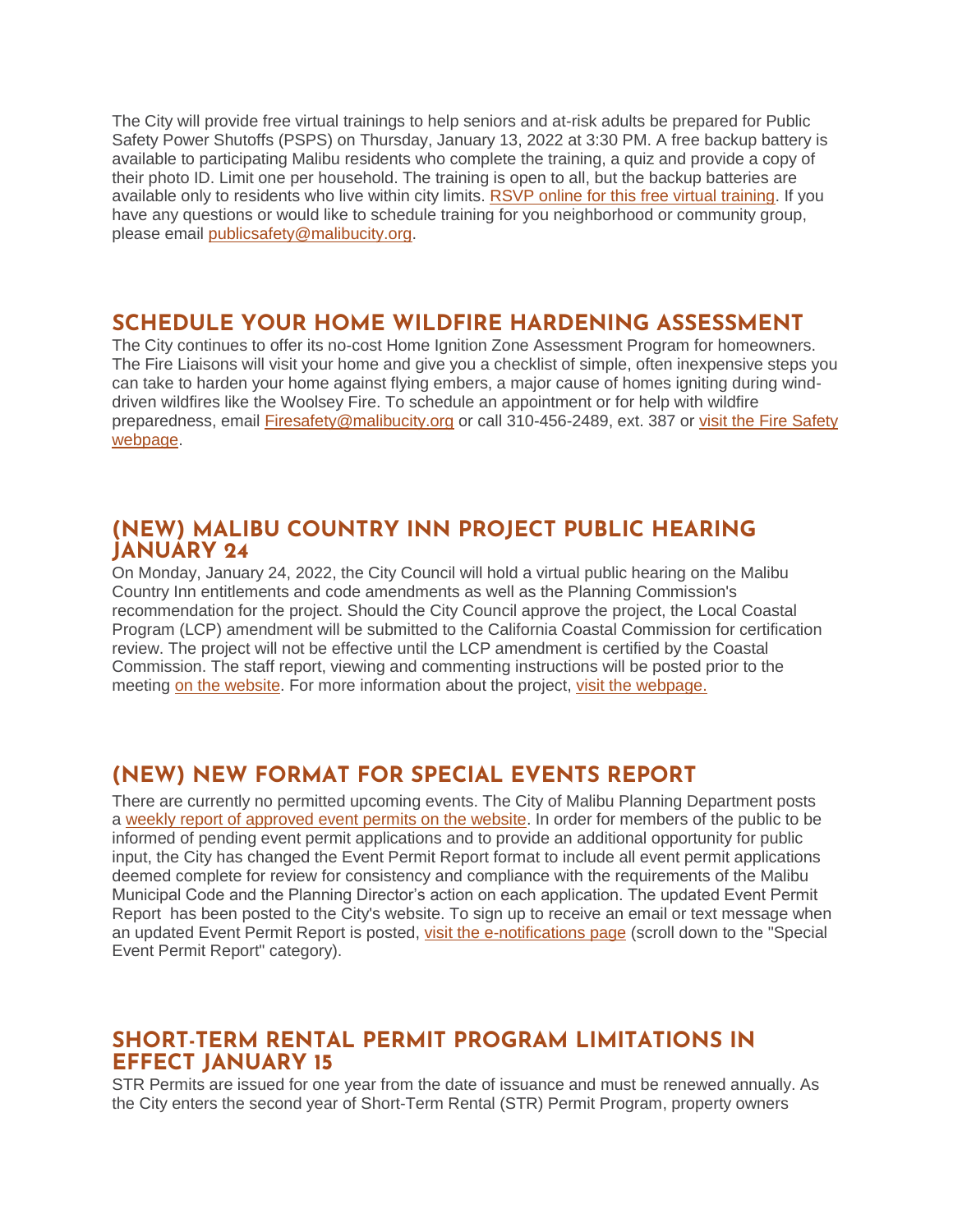should be advised that there are two important limitations on STR permits beginning in 2022. [For](https://malibucity.org/820/Short-Term-Rental-Program)  [more information about the STR program, including regulations and deadlines, visit the webpage.](https://malibucity.org/820/Short-Term-Rental-Program)

**Hosted Short-Term Rental Ordinance:** In November, 2020, the City's Hosted STR Ordinance (Ordinance No. 472 ) was adopted to regulate short-term rental of property citywide including requiring the presence of an onsite host during short-term rentals, primary residency requirements and multifamily restrictions. The Hosted STR Ordinance is intended to supersede the short-term rental regulations and permit program currently in place. The Hosted STR Ordinance regulations cannot go into effect until the associated amendments to the City's Local Coastal Program and Land Use Plan are certified by the California Coastal Commission (CCC). In September 2021, the CCC voted to extend the time limit to schedule the public hearing and take action on the City's proposed amendments until June 29, 2022, but may act earlier. Current STR permits will no longer be valid once the new STR Ordinance becomes effective and a new permit will need to be obtained.

**New Onsite Wastewater Treatment System Requirements Effective January 2023:** As of January 1, 2023, in order obtain an STR permit, property owners will need to either: (1) have obtained a valid Onsite Wastewater Treatment System (OWTS) operating permit for the property that is to be rented as a STR or (2) have entered a compliance agreement with the City. If a property is not in compliance by January 1, 2023, the STR permit will become invalid. Obtaining either of these requirements can take six months or longer.

#### **DARK SKY ORDINANCE COMPLIANCE DEADLINE EXTENSIONS, FINAL ADOPTION JANUARY 10**

During the December 13 Council meeting, the Malibu City Council approved on first reading an amendment to the City's Dark Sky Ordinance to extend the deadlines for compliance for commercial, residential and institutional districts. The Dark Sky Ordinance is meant to protect Malibu's environment and community quality of life from light pollution. The item will return for a second reading and adoption on January 10, 2022. The City Council also directed staff to begin a public education program as soon as practicable with the goal of helping residents and businesses comply with the regulations and deadlines. The staff report and agenda for the January 10 meeting are [available on the City's website.](https://www.malibucity.org/AgendaCenter/ViewFile/Agenda/_01102022-1821?html=true) For more information about the Dark Sky Ordinance, [visit the](https://www.malibucity.org/705/Dark-Sky-Ordinance)  [webpage.](https://www.malibucity.org/705/Dark-Sky-Ordinance)

# **DRAFT HOUSING ELEMENT UPDATE HEARING, JANUARY 10**

A City Council public hearing to consider the Housing Element Update is tentatively scheduled for January 10, 2022. On November 15, the Planning Commission held a public hearing and recommended the City Council adopt the 2021-2029 update of the City of Malibu General Plan Housing Element which establishes and implements specific goals, policies and objectives relative to the provision of housing for all income levels consistent with the state housing element law. The staff report and agenda for the January 10 meeting are available [on the City's website.](https://www.malibucity.org/AgendaCenter/ViewFile/Agenda/_01102022-1821?html=true) For more information [visit the Housing Element webpage.](https://www.malibucity.org/housingelement)

# **MALIBU INN MOTEL PROJECT PUBLIC HEARING, JANUARY 11**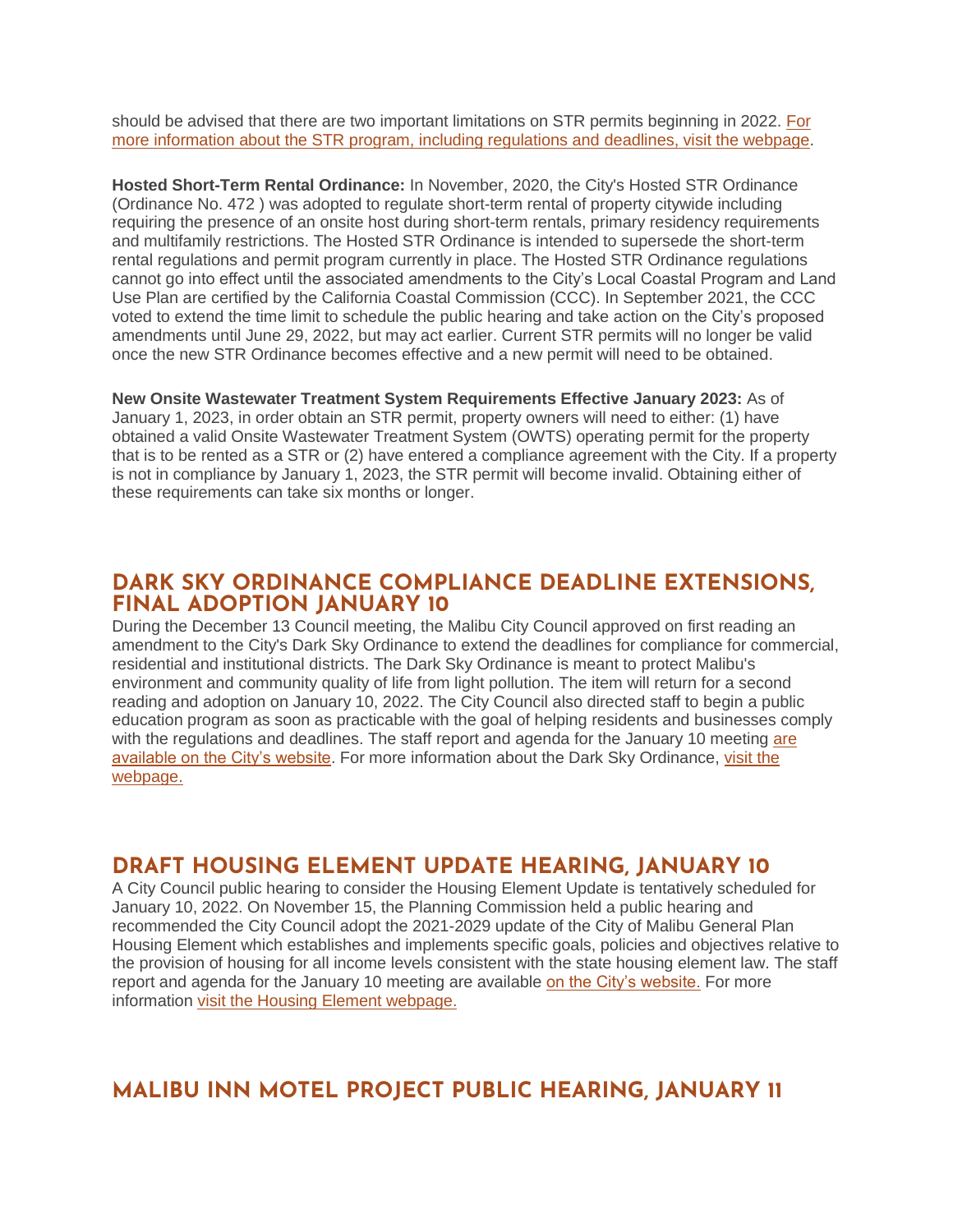The Planning Commission will hold a public hearing on the Malibu Inn Motel project environmental document and project entitlements on Tuesday, January 11 at 6:30 PM. The January 11 staff report will be [available on the website](https://www.malibucity.org/agendacenter) prior to the meeting. Based on the required entitlements and because no code amendments are required, the project only requires a hearing before Planning Commission. The project is subject to a local appeal period and is within the appeal jurisdiction of the California Coastal Commission. If the project is not appealed, the Planning Commission's decision will be final. For more information about the project, [visit the webpage.](https://www.malibucity.org/810/Malibu-Inn-Motel)

### **(NEW) EDIBLE FOOD RECOVERY REQUIREMENT STARTS FOR MALIBU IN 2022**

Starting in 2022, Malibu's grocery stores must donate edible food to food recovery organizations with other food service businesses starting in 2024 to comply with a recently enacted state law. This will help feed the one in seven people living with food insecurity in LA County. Using food recovery to address food insecurity is the best use for surplus food and a vital way for California to conserve resources and reduce food waste thrown in landfills, where it releases methane, which contributes to climate change. To learn more about the Edible Food Recovery program, including which businesses are required to participate, and other information, [visit the webpage.](https://www.malibucity.org/303/Food-Recovery)

# **HOLIDAY TREE RECYCLING THROUGH JANUARY 10**

Malibu residents can drop off holiday trees to be recycled through Monday, January 10, 2022 at the Chili Cookoff Lot [\(23575 Civic Center Way\)](https://goo.gl/maps/rcbnKbCCd25gmBZx5) 8:00 AM to 4:00 PM, Monday through Friday, and 9:00 AM to 4:00 PM Saturdays and Sundays. The lot will closed at 11:00 AM on December 30, and will be closed all day on December 31 and January 1. This is a self-serve event. Please do not leave trees on the ground or outside the gate. For more information, [visit the webpage.](https://www.malibucity.org/Calendar.aspx?EID=5620)

## **MANDATORY ORGANIC WASTE RECYCLING STARTS FOR RESIDENTIAL CUSTOMERS IN MALIBU ON JANUARY 1**

Malibu residents automatically started receiving organic waste recycling on January 1 as part of the City's new mandatory organic waste recycling program. The program is intended to help the community reduce its carbon footprint and the impacts of climate change and also meets requirements under California Senate Bill 1383, which establishes the statewide target to reduce the amount of organic waste disposed of in landfills by 75%. Your City-permitted solid waste hauler will provide specific information on how they will collect organics and which cart to use for organics. The program started for businesses and multi-family in October 2021. For more information, including contact information for waste haulers, tips for composting at home and reducing food waste, and an FAQ, [visit the webpage.](https://www.malibucity.org/organics) **VIDEO -** To understand the environmental impacts of organic waste and how to properly recycle it, [watch the City's new video.](https://youtu.be/dZGqdZR7TnU)

# **FREE RAIN BARREL PROGRAM**

West Basin Municipal Water District is launching its 2022 free Rain Barrel Program on time for rainy season. Rain barrels, valued at \$80 each, are a great way to save water and reduce stormwater